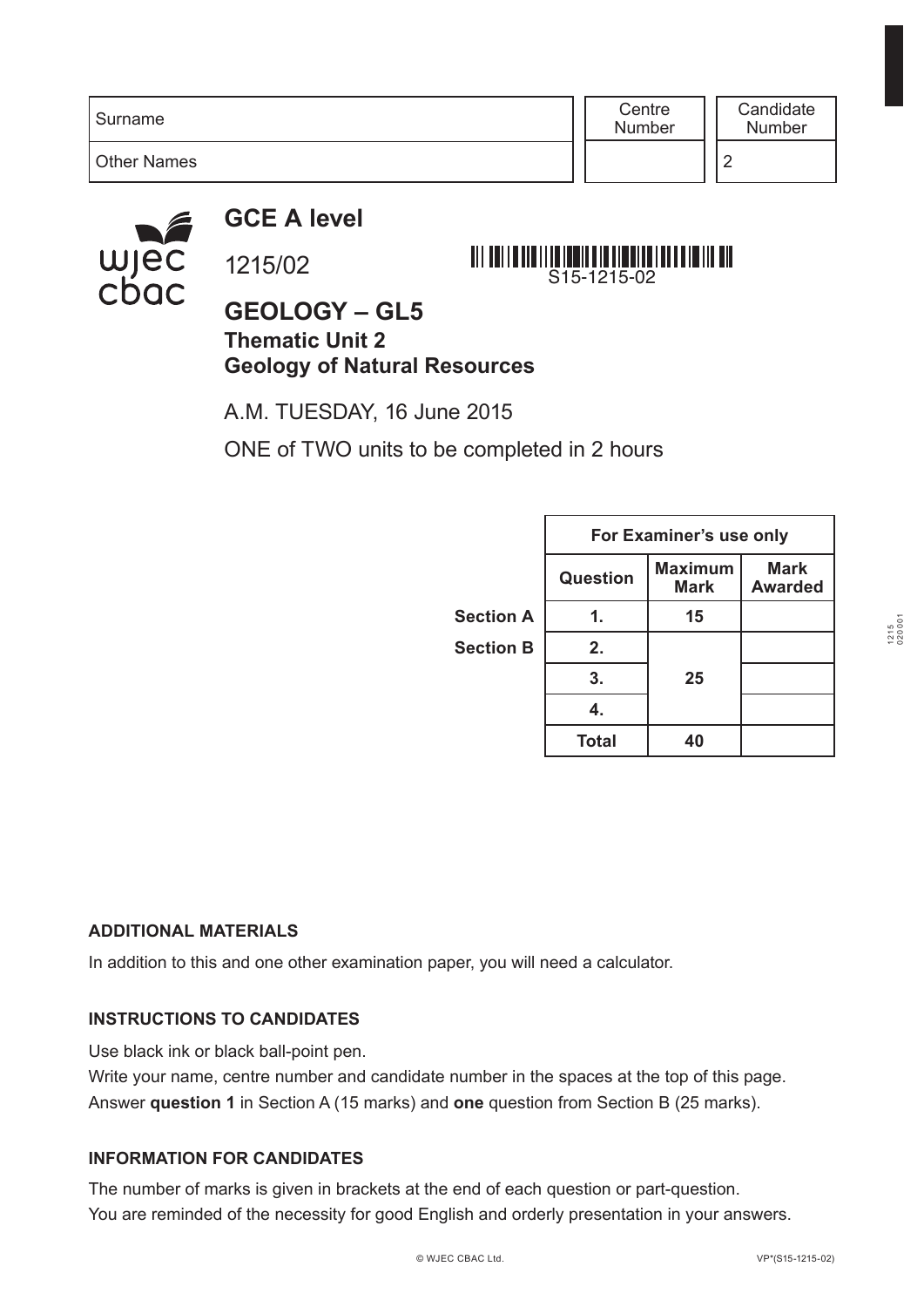#### **SECTION A**

**1. Figure 1a** is a map of the Spence Copper Deposit in the Nevada desert, U.S.A., showing the concentration of copper (Cu) taken from groundwater samples in parts per billion (ppb). **Figure 1b** shows a model of the Spence Deposit along the line of cross-section shown on **Figure 1a**.



**Figure 1a**



**Figure 1b**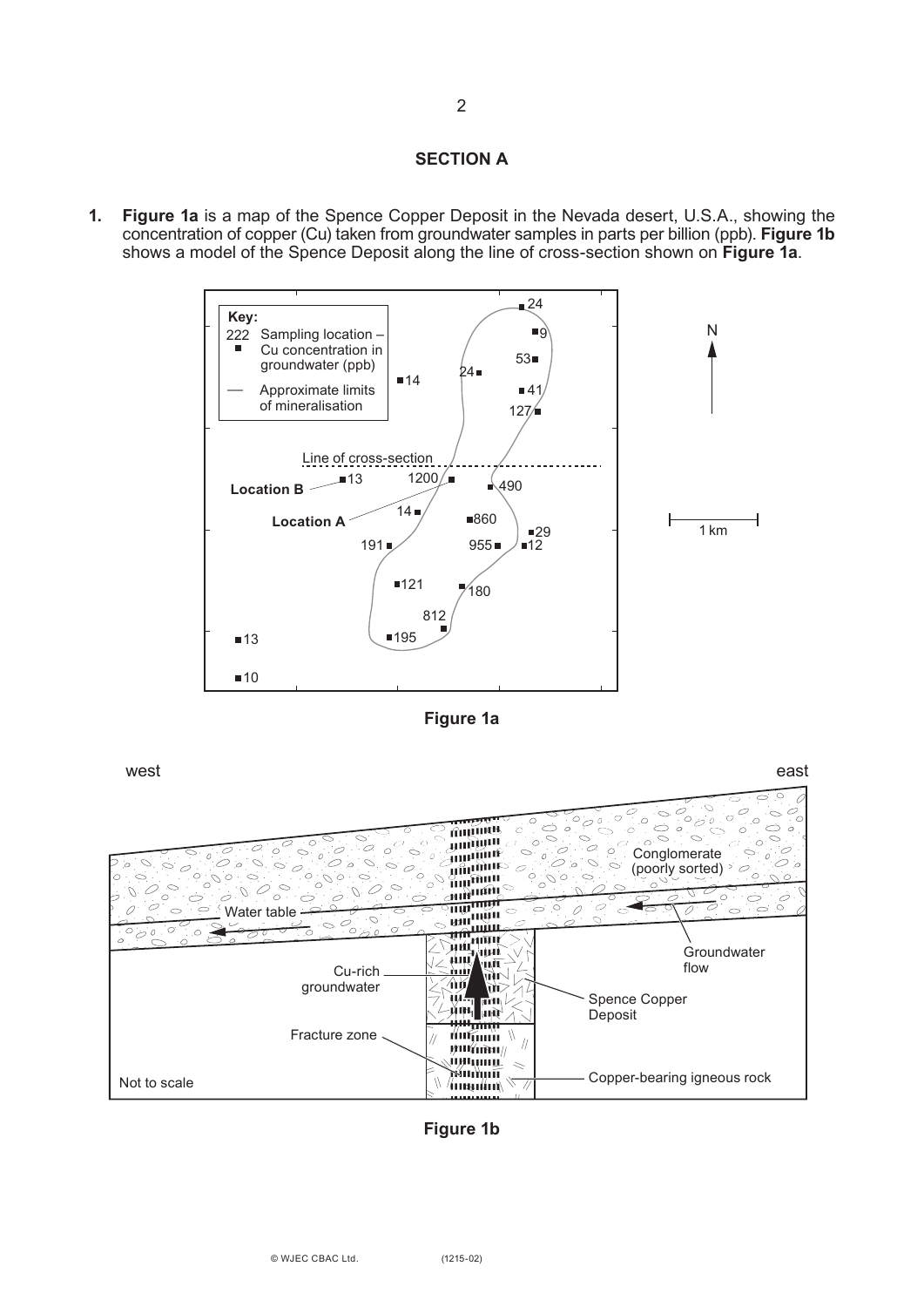| (a) |       | The Spence Deposit has been estimated to have recoverable reserves of 231 million<br>tonnes (Mt) of sulphide copper (Cu) ore at an average concentration of 1.18 % Cu.  | Examiner<br>only |
|-----|-------|-------------------------------------------------------------------------------------------------------------------------------------------------------------------------|------------------|
|     | (i)   | Calculate the maximum amount of recoverable copper (Cu) in tonnes (Mt) from this<br>deposit. Show your working.<br>$[2]$                                                |                  |
|     |       | Mt                                                                                                                                                                      |                  |
|     | (ii)  | For one environmental problem that might be caused by the extraction of the<br>Spence Deposit:                                                                          |                  |
|     |       | Describe the problem.<br>1.                                                                                                                                             |                  |
|     |       |                                                                                                                                                                         |                  |
|     |       | 2.<br>Suggest a suitable planning control that could be used to limit the adverse<br>effects of this problem.<br>$[4]$                                                  |                  |
|     |       |                                                                                                                                                                         |                  |
|     |       |                                                                                                                                                                         |                  |
| (b) |       | The Spence Deposit was located by geochemical prospecting of groundwater.<br>Refer to Figures 1a and 1b.                                                                |                  |
|     | (i)   | Explain why the groundwater in the conglomerate on Figure 1b flows to the west.<br>$[1]$                                                                                |                  |
|     | (ii)  | Explain why the copper concentrations in groundwater are anomalously high at<br>Location A on Figure 1a.<br>[2]                                                         |                  |
|     | (iii) | Explain the low concentration of copper in groundwater at Location B on Figure 1a,<br>despite the groundwater flow in the conglomerate being towards the west.<br>$[3]$ |                  |
|     |       |                                                                                                                                                                         |                  |

(1215-02) **Turn over.**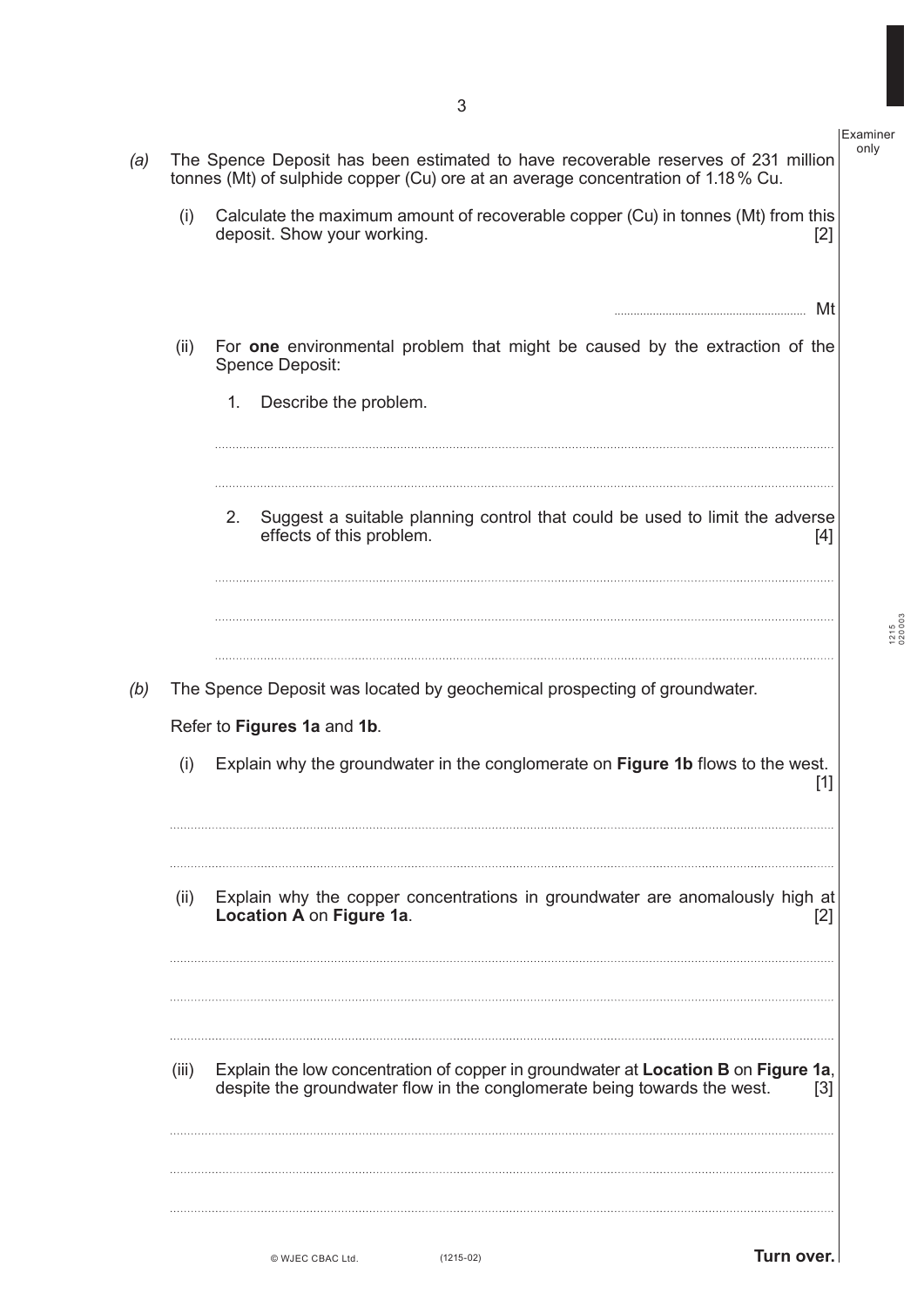| (C) | Explain why prospecting techniques other than a geochemical groundwater survey were considered to be less effective in locating the Spence Deposit. [3] |  |
|-----|---------------------------------------------------------------------------------------------------------------------------------------------------------|--|
|     |                                                                                                                                                         |  |
|     |                                                                                                                                                         |  |
|     |                                                                                                                                                         |  |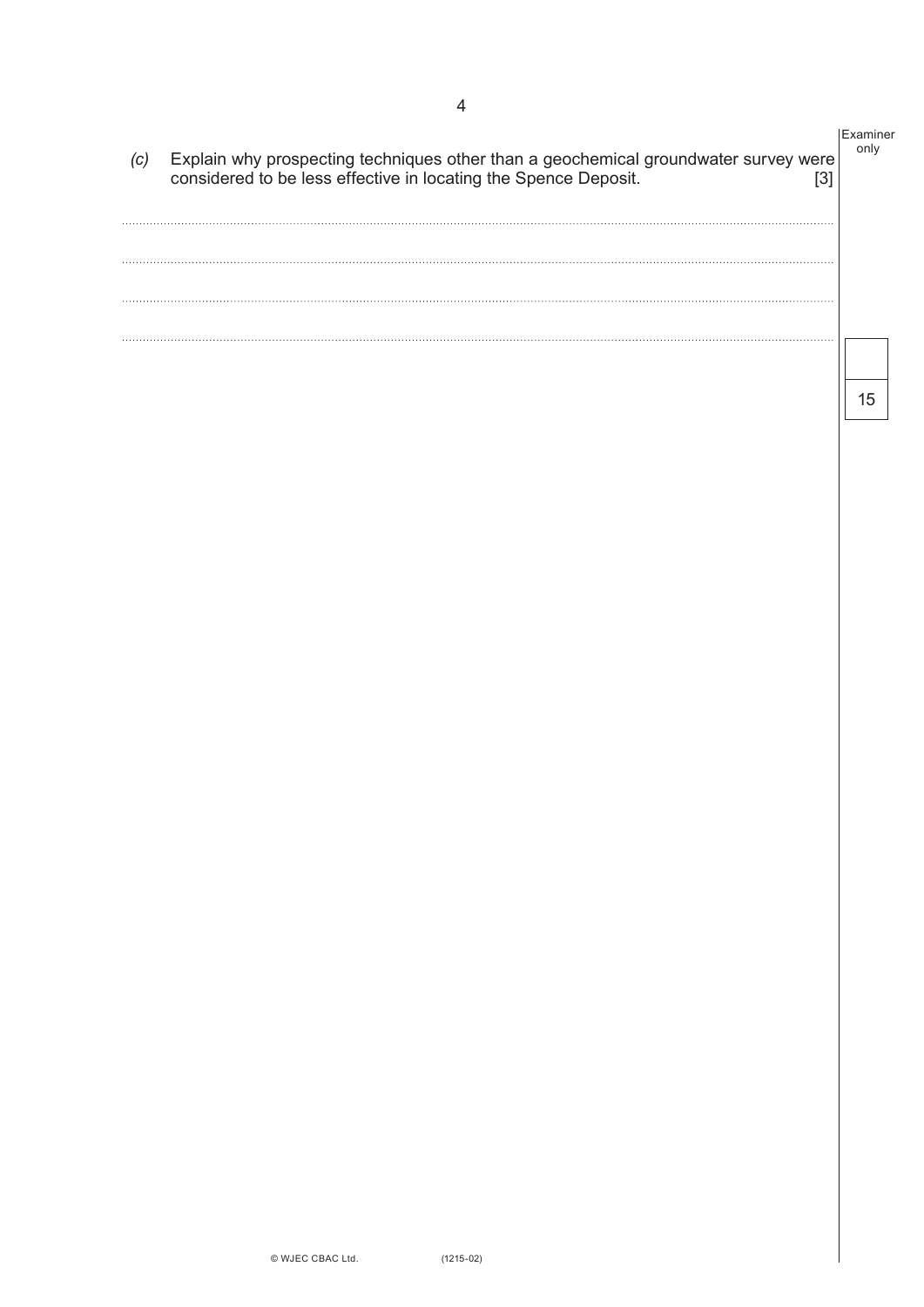#### **SECTION B**

5

#### *Answer* **one** *question only.*

#### *Write your answer in the remaining pages of this booklet.*

- **2.** *(a)* Describe the geological factors that favour the formation and accumulation of large scale oil and gas reserves.
	- *(b)* Evaluate the use of seismic surveying techniques to identify potential traps for hydrocarbons (oil and natural gas).

[25]

- **3.** *(a)* Describe the formation of coal deposits.
	- *(b)* Evaluate the use of the following techniques in the exploration of mineral and/or energy resources.
		- (i) Geological mapping
		- (ii) Satellite remote sensing [25]

**4.** *"Sedimentary processes can produce metalliferous ores and non-metallic minerals of economic value."* Evaluate this statement with reference to the processes of formation of these resources. [25]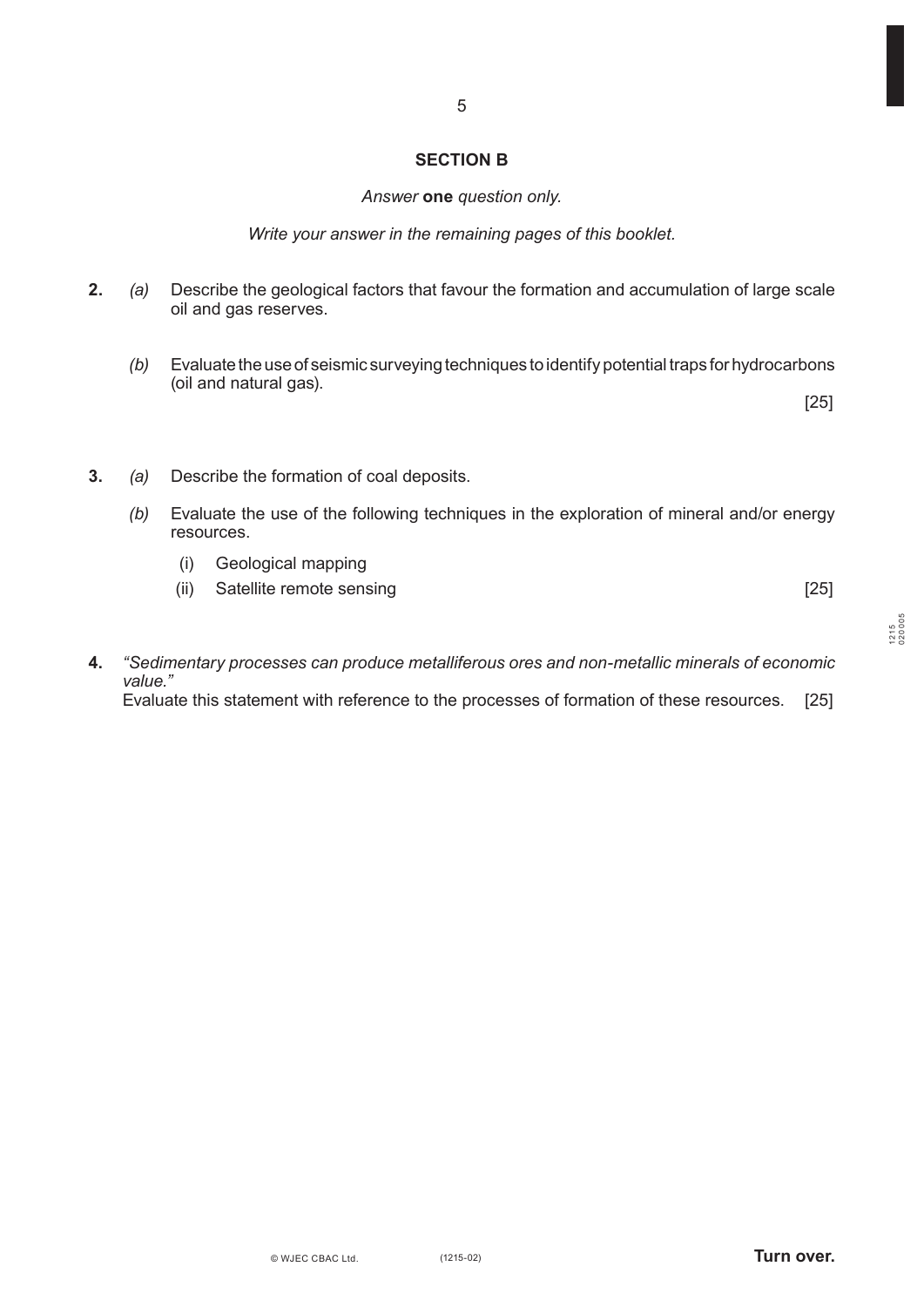| © WJEC CBAC Ltd. |  |
|------------------|--|
|                  |  |

|  | $1215 - 02$ |
|--|-------------|
|--|-------------|

|   | Examiner |
|---|----------|
|   | only     |
|   |          |
|   |          |
|   |          |
|   |          |
|   |          |
|   |          |
|   |          |
|   |          |
|   |          |
|   |          |
|   |          |
|   |          |
|   |          |
|   |          |
|   |          |
|   |          |
|   |          |
|   |          |
|   |          |
|   |          |
|   |          |
|   |          |
|   |          |
|   |          |
|   |          |
|   |          |
|   |          |
|   |          |
|   |          |
| . |          |
|   |          |
| . |          |
|   |          |
|   |          |
|   |          |
|   |          |
|   |          |
| . |          |
|   |          |

 $\overline{\phantom{a}}$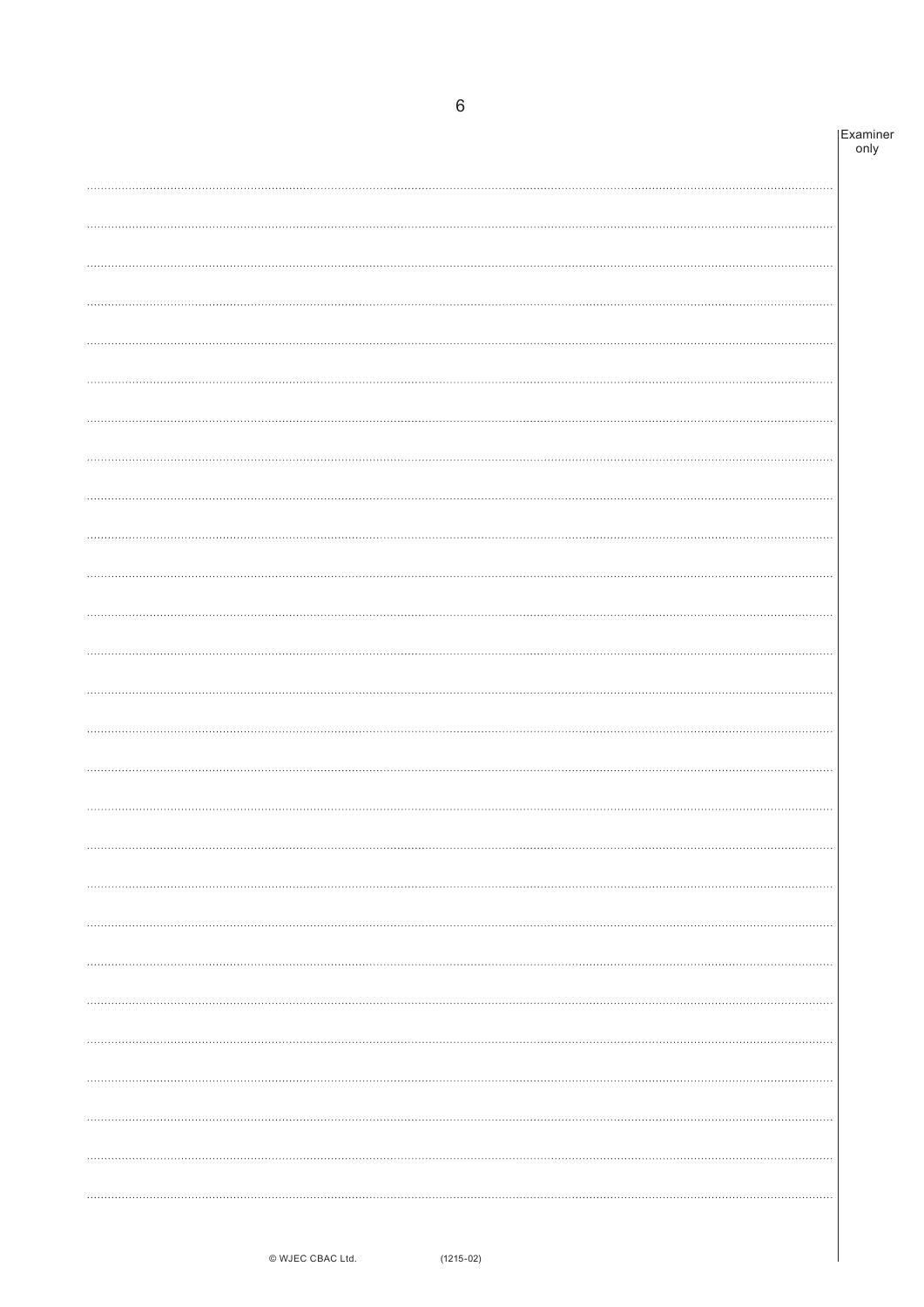|   | Examiner<br>only |
|---|------------------|
|   |                  |
|   |                  |
|   |                  |
|   |                  |
|   |                  |
|   |                  |
|   |                  |
|   |                  |
|   |                  |
|   |                  |
|   |                  |
|   |                  |
|   |                  |
|   |                  |
|   |                  |
|   |                  |
|   |                  |
|   |                  |
|   |                  |
|   |                  |
|   |                  |
|   |                  |
|   |                  |
| . |                  |
|   |                  |
|   |                  |

(1215-02)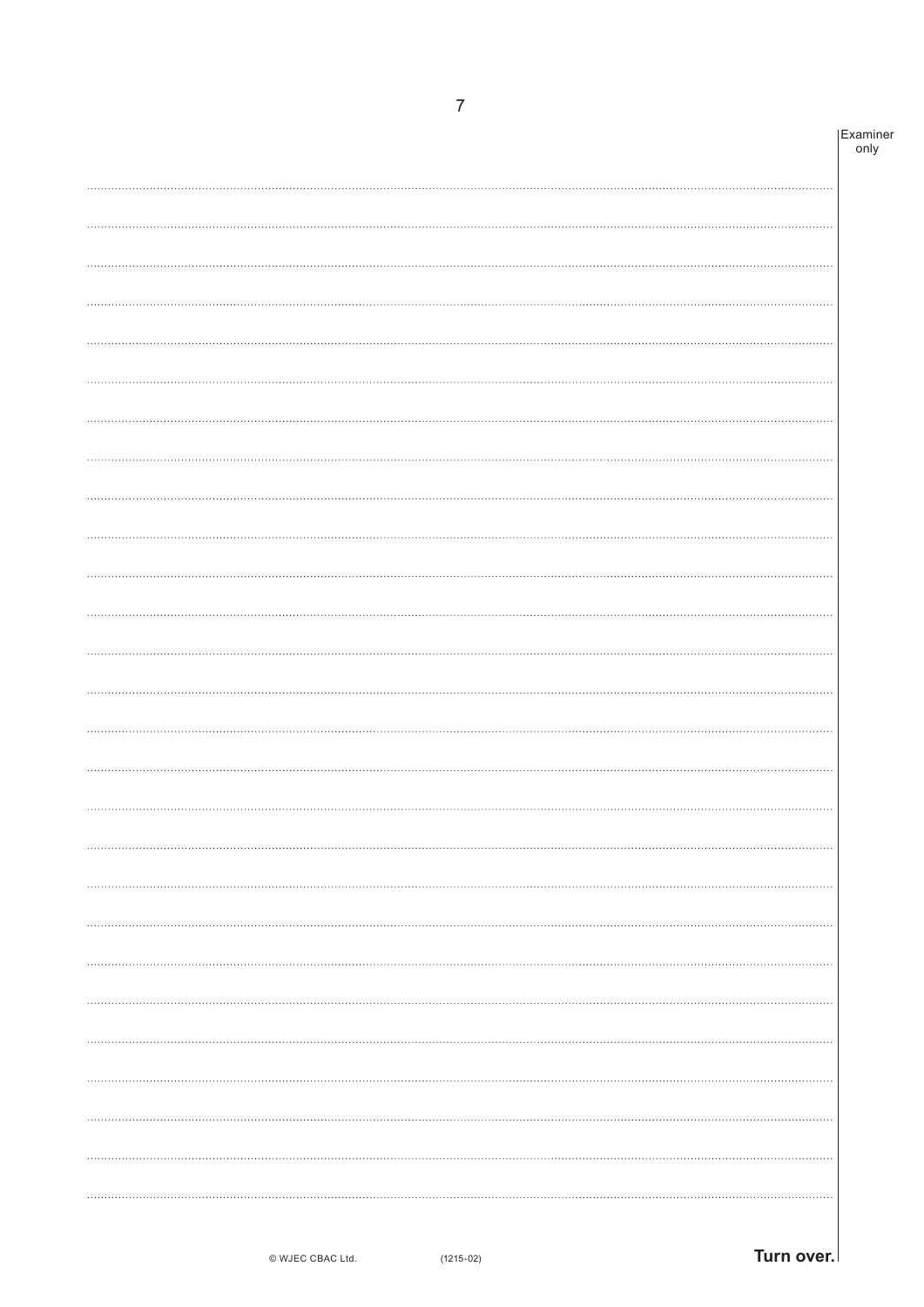| $(1215-02)$ |  |  |
|-------------|--|--|
|-------------|--|--|

Examiner only

 $\overline{\phantom{a}}$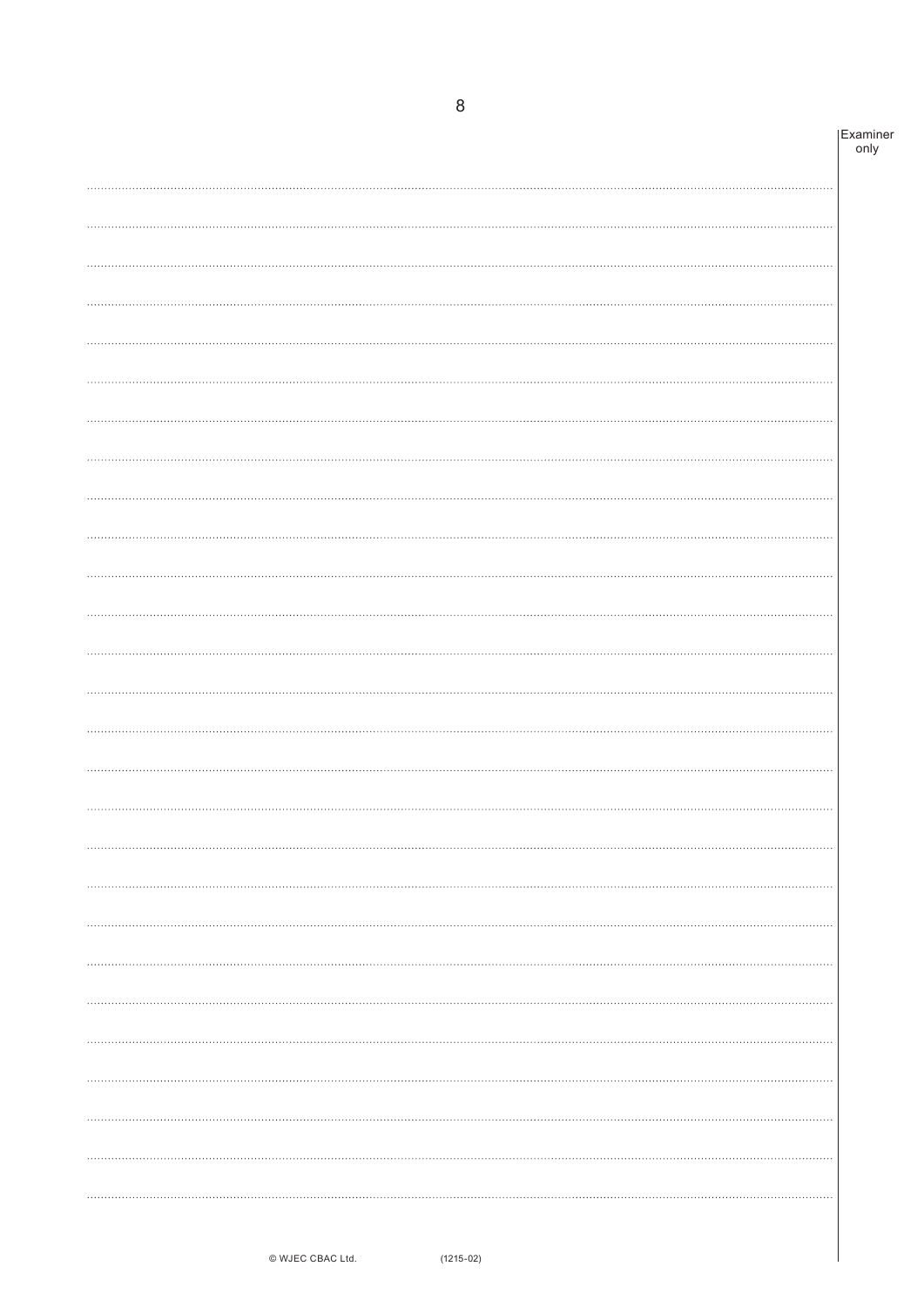|          | Examiner<br>only |
|----------|------------------|
|          |                  |
| $\cdots$ |                  |
|          |                  |
|          |                  |
|          |                  |
|          |                  |
|          |                  |
|          |                  |
|          |                  |
|          |                  |
|          |                  |
|          |                  |
|          |                  |
|          |                  |
|          |                  |
|          |                  |
|          |                  |
|          |                  |
|          |                  |
|          |                  |
|          |                  |
|          |                  |
|          |                  |
| .        |                  |
|          |                  |

(1215-02)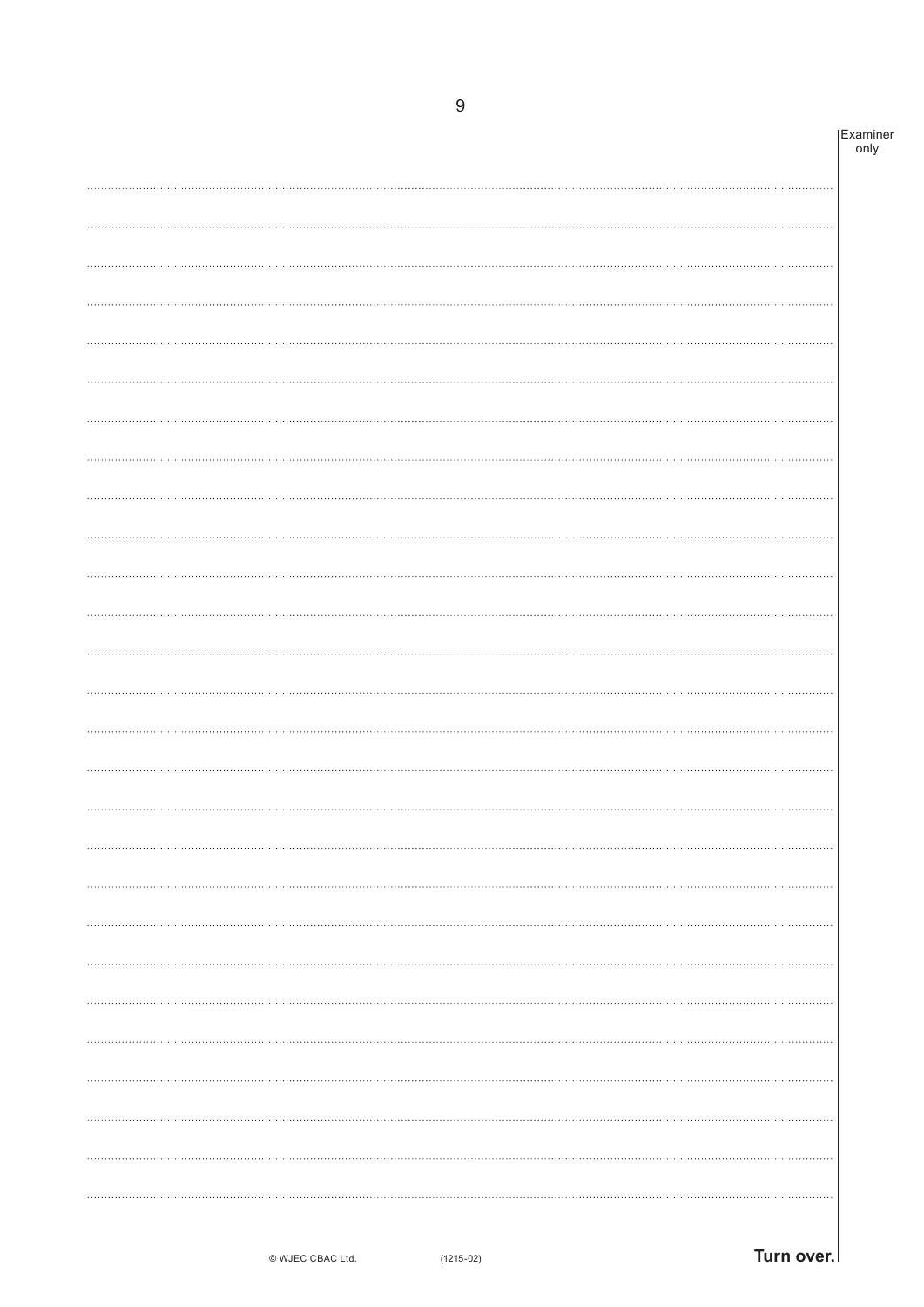|                     | Examiner<br>only |
|---------------------|------------------|
|                     |                  |
|                     |                  |
|                     |                  |
|                     |                  |
|                     |                  |
|                     |                  |
|                     |                  |
|                     |                  |
|                     |                  |
|                     |                  |
|                     |                  |
|                     |                  |
|                     |                  |
|                     |                  |
|                     |                  |
|                     |                  |
|                     |                  |
|                     |                  |
|                     |                  |
|                     |                  |
|                     |                  |
|                     |                  |
|                     |                  |
|                     |                  |
|                     |                  |
| <b>END OF PAPER</b> |                  |